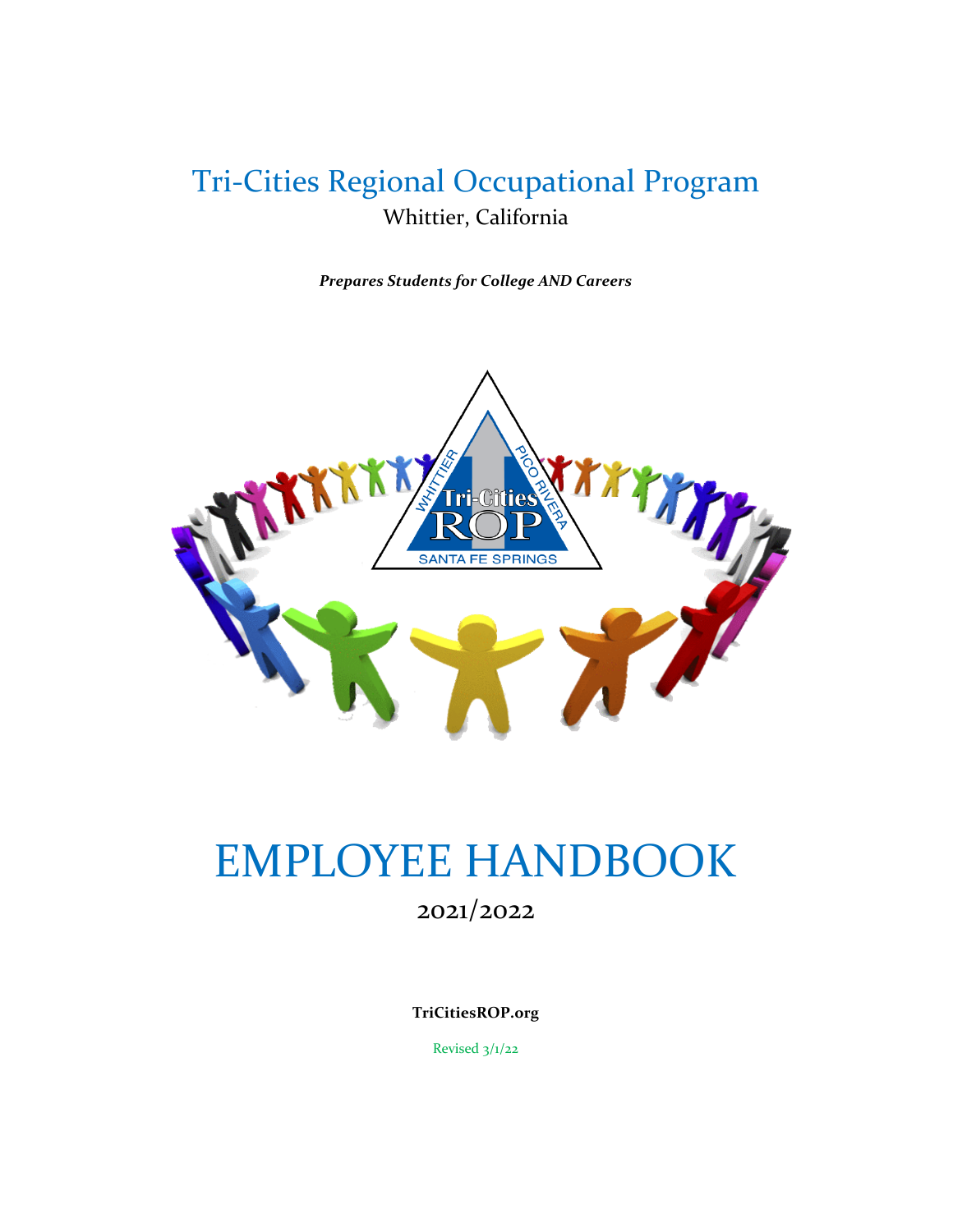# **Index**

# **Organization**

- 1. Philosophy
- 2. Mission
- 3. Governing Board
- 4. Website Resources
- 5. Administration
- 6. College and Career Pathways Advisors
- 7. Support Staff
- 8. Certificated Staff

# **General Information**

- 9. Nondiscrimination/Harassment
- 10. Code of Ethics
- 11. Professional Attire
- 12. Tuberculin Skin Test or Assessment
- 13. Teaching Credential **\***
- 14. Child Abuse and Neglect Mandated Reporting
- 15. Sexual Harassment Training
- 16. Offer of Employment **\***
- 17. Teacher Work Schedule **\***
- 18. Salary Placement
- 19. Non-Teaching Time **\***
- 20. Pay Checks and Pay Periods
- 21. Teacher Time Cards **\***
- 22. Personnel Evaluations
- 23. Program Review **\***
- 24. Substitute Teacher Binder **\***
- 25. Professional Development
- 26. Employee Training
- 27. Health Benefits
- 28. Employee Leave of Absence

# **Procedures and Forms**

- 29. Employee Absent Request
- 30. Employee Injury
- 31. Mileage Reimbursement
- 32. Ordering Classroom Supplies and Equipment
- 33. Request for Work Orders
- 34. Conference and Workshop Attendance
- 35. Duplication of Class Materials
- 36. Outside Speakers
- 37. Field Trip Request, Busing and Use of Private **Transportation**
- 38. Student Accidents and Reports
- 39. Unusual Occurrence Report

# **Certificated Teacher Information \***

- 40. General Rules
- 41. Embedded Support
- 42. Teacher Meetings
- 43. Evening of Excellence Student Awards Program
- 44. Safety Instruction
- 45. Fee Collection From Students
- **\*** applies to Teachers only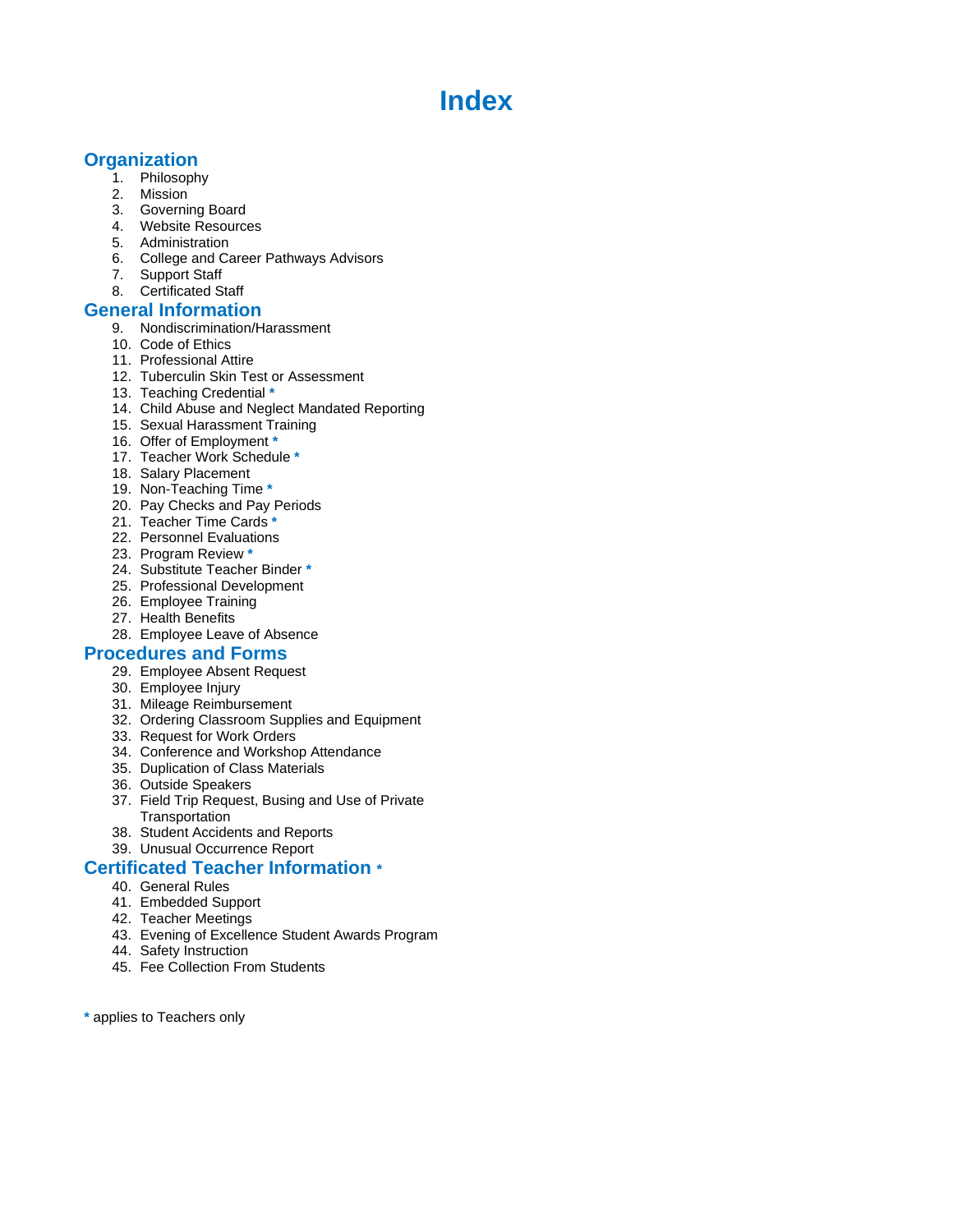# **EMPLOYEE HANDBOOK**

# **Revised December 16, 2021**

The Tri-Cities ROP Employee Handbook is a summary of some of the employment policies, procedures, rules and regulations of the Tri-Cities ROP. However, this handbook should not be considered all inclusive. It has been prepared to acquaint employees with the general and specific information about the ROP and to answer procedural questions for the orderly and efficient operation of the ROP. Most of the employee questions will be answered in this handbook. However, if there are questions regarding the handbook, or matters that are not covered, they should be directed to the Human Resource Coordinator or your Supervisor. Employees are also responsible for adhering to the Tri-Cities ROP Board Policies. We have included responsibilities and expectations related to your role as a professional. We hope this will be a useful tool for you and makes your experience an enjoyable one at Tri-Cities ROP.

This Employee Handbook has been prepared for informational purposes only. Tri-Cities ROP reserves the right to add, delete or otherwise modify any or all of the below policies and procedures of employment in whole or in part, at any time with or without notice for the good of the ROP. This handbook supersedes all previous handbooks, statements, procedures, rules, regulations, or any other documents governing the terms and conditions of employment addressed in this handbook given to staff whether verbal or written.

# **ORGANIZATION**

# **1. Philosophy**

Tri-Cities Regional Occupational Program is committed to serve equally all members of a diverse student population which includes the broadest range of ethnic, cultural, and educational backgrounds. Our mission is accomplished through partnerships with local high schools and businesses in the cities of Pico Rivera, Santa Fe Springs, and Whittier. We also serve portions of Norwalk, Downey, La Puente, La Mirada, and La Habra Heights. The ROP is open to high school students and adults who can benefit from the instruction. Each student should have the opportunity to learn the skills, knowledge, and attitudes which will make him/her a productive and contributing member of our community. Tri-Cities Regional Occupational Program is designed to prepare an individual to assume the role of a productive employee.

# **2. Mission**

Tri-Cities ROP prepares students for college AND careers by offering excellent career technical education leading to employment, industry certification, or post-secondary education

# **3. Governing Board**

The Governing Board is the governing body of the ROP. Members are appointed for a term of two years by their participating districts - two from the Whittier Union High School District and two from the El Rancho Unified School District. The Whittier Superintendent appoints one Board member who is a district staff member. The Board meets monthly. The agendas are posted in the ROP Office five days in advance of each meeting.

> Ms. Carolyn Castillo, President (ERUSD) Dr. Ralph Pacheco, Vice President (WUHSD) Dr. Teresa Merino, Clerk (ERUSD) Dr. Monica Oviedo, Member (WUHSD) Mr. Jeff Baird, Member (WUHSD)

> > Effective 12/2021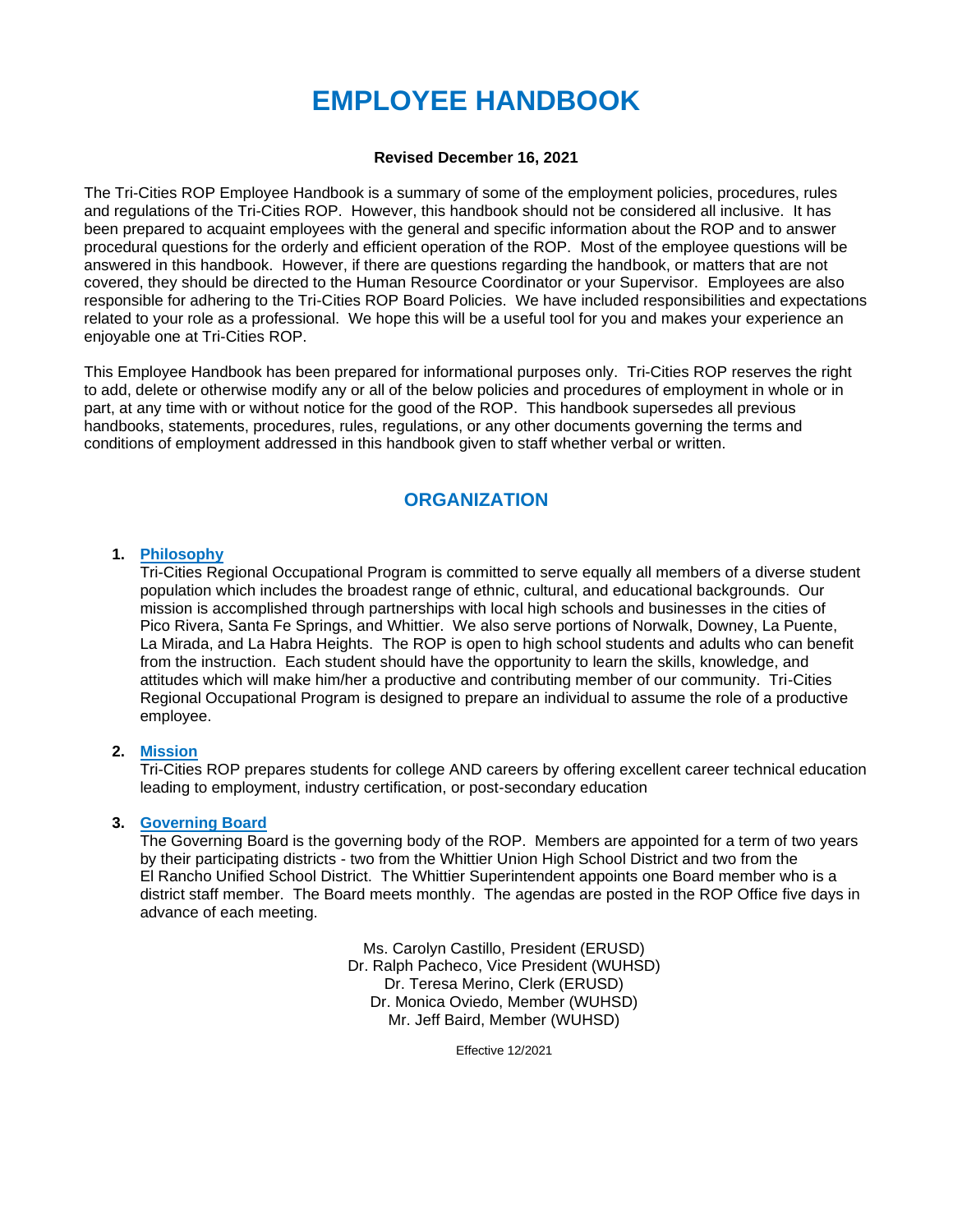### **4. Website Resources** [www.tricitiesrop.org](http://www.tricitiesrop.org/)

Staff Email Login (to enter Staff page) Work Orders Safe Schools Additional Resources

# **5. Administration**

Dr. John Smith, Superintendent Daniel Barajas, Director of Technology and Operations Anita Carlos, Director of Fiscal Services TBA, Grants and Special Projects Administrator Rachelle Romero, Program Manager Ruth Sudick, Human Resource Coordinator

# **6. College and Career Pathways Advisors** (Classified Staff)

Alyssa Cabral, College and Career Pathways Advisor Mayra Campos, College and Career Pathways Advisor Adele Cuevas, College and Career Pathways Advisor Jennifer Ha, College and Career Pathways Advisor Audrey Lemke, College and Career Pathways Advisor

# **7. Support Staff** (Classified Staff)

Richard Alvarez, Utility Worker Irene Barrasa, Purchasing Specialist Mia Burrola, Executive Secretary Barry Hardy, Part-Time Utility Worker Rachel Hoffman, Data Specialist Katie Meza, Accounting Technician Kathy Shipka, Office Specialist Tammi Simmons, Accounting Technician Jodie Trinh, Program Support Specialist

# Instructional Support

Luis Cervantes, Instructional Aide (Construction Technology, CHS) Scott Freeman, Instructional Aide (Automotive Technology, WHS) Kevin Espinoza, Instructional Aide (Construction Technology (ERHS at Salazar) TBA, Instructional Aide (Construction Technology, PHS)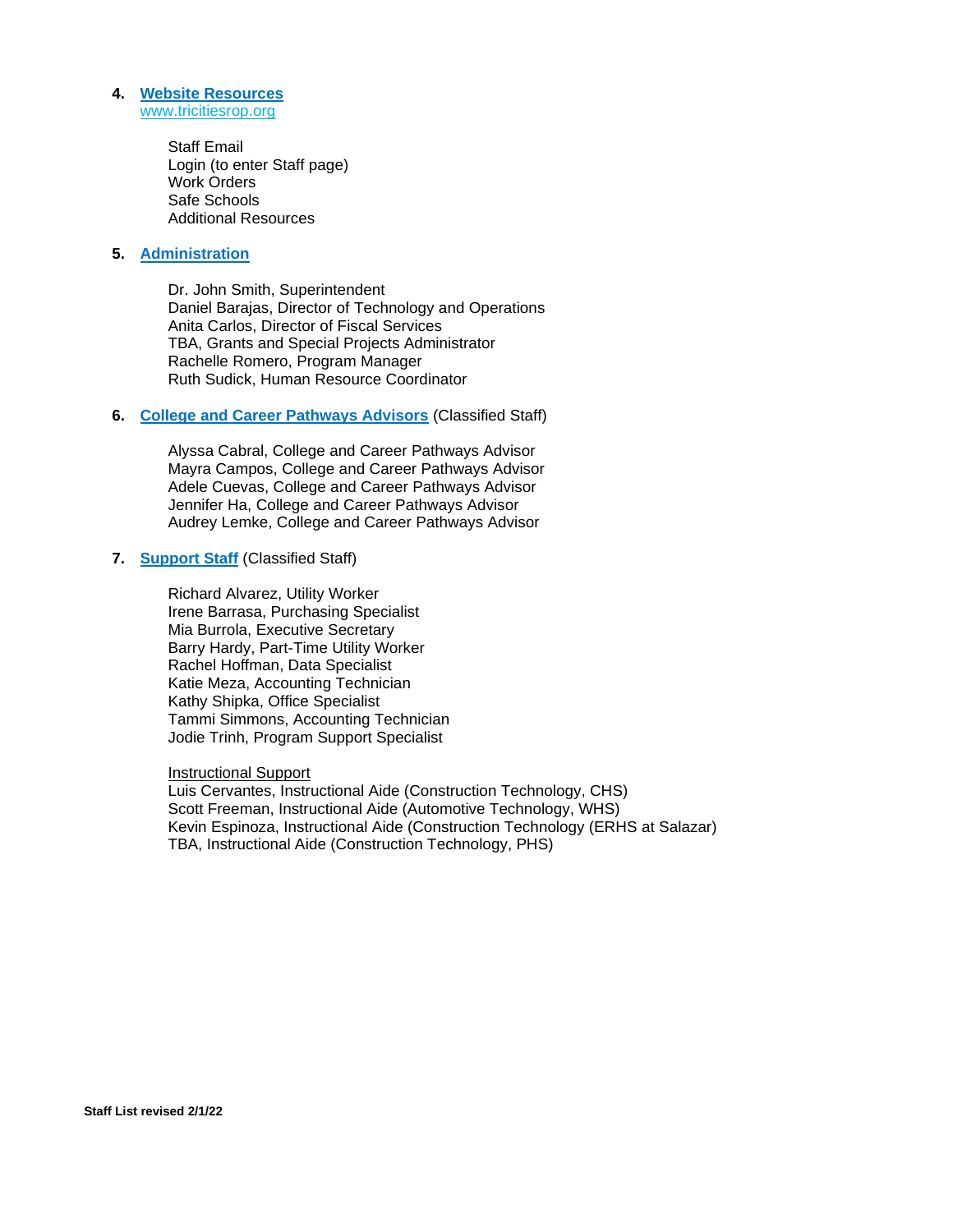# **8. Certificated Staff**

| Staff                                                                                   | Job Title                                                                                                                                                                                                                                               | <b>School</b>                                                      |
|-----------------------------------------------------------------------------------------|---------------------------------------------------------------------------------------------------------------------------------------------------------------------------------------------------------------------------------------------------------|--------------------------------------------------------------------|
| Malissa Guerra                                                                          | Career Technical Education (CTE) Counselor                                                                                                                                                                                                              | All Schools                                                        |
| Candice Marsano                                                                         | Work-Based Learning and Pathway Coordinator                                                                                                                                                                                                             | All Schools                                                        |
| Teacher                                                                                 | <b>Courses</b>                                                                                                                                                                                                                                          | School                                                             |
| Dee Cotton                                                                              | Dental Assistant Adult                                                                                                                                                                                                                                  | ROP Ctr at PHS                                                     |
| Ronnel Farol                                                                            | Nurse Assistant Pre-Certification Adult, NA Continuing Ed Units                                                                                                                                                                                         | ROP Ctr at PHS                                                     |
| Morris Sianturi                                                                         | Pharmacy Technician                                                                                                                                                                                                                                     | <b>TBD</b>                                                         |
| <b>Bill Buttinelli</b>                                                                  | Automotive Technology I, Automotive Technology II, ASE Certification af sch                                                                                                                                                                             | CHS                                                                |
| Ronnel Farol                                                                            | Nurse Assistant Pre-Certification                                                                                                                                                                                                                       | <b>CHS</b>                                                         |
| Lidia Felix                                                                             | Foods and Hospitality                                                                                                                                                                                                                                   | CHS                                                                |
| Kathryn Gould Demerjian                                                                 | <b>Foundations in Health Science</b>                                                                                                                                                                                                                    | <b>CHS</b>                                                         |
| Kathryn Gould Demerjian                                                                 | Sports Medicine I, Emergency Medicine                                                                                                                                                                                                                   | CHS                                                                |
| Leticia Guevara                                                                         | Nurse Assistant Pre-Certification Clinical                                                                                                                                                                                                              | <b>CHS</b>                                                         |
| Peter Krause                                                                            | Carpentry, Construction Technology II                                                                                                                                                                                                                   | CHS                                                                |
| Jeff Whetstone                                                                          | Digital Photography I, Digital Photography II                                                                                                                                                                                                           | <b>CHS</b>                                                         |
| <b>Betty Brooks</b>                                                                     | Nurse Assistant Pre-Certification                                                                                                                                                                                                                       | ERHS, ER Ed Ctr                                                    |
| Michael Lee                                                                             | Construction Technology I, Construction Technology II                                                                                                                                                                                                   | <b>ERHS at Salazar</b>                                             |
| David Luna                                                                              | Introduction to Culinary Arts, Advanced Culinary Arts, International Cuisine                                                                                                                                                                            | <b>ERHS</b>                                                        |
| Patricia McCaw                                                                          | Foundations in Health Science                                                                                                                                                                                                                           | <b>ERHS</b>                                                        |
| <b>Kristen Ross</b>                                                                     | Emergency Medicine, Sports Medicine I                                                                                                                                                                                                                   | <b>ERHS</b>                                                        |
| Sal Senar                                                                               | Digital Design I, Digital Design II                                                                                                                                                                                                                     | Frontier                                                           |
| Lidia Felix                                                                             | Intro to Career Exploration                                                                                                                                                                                                                             | Graves                                                             |
| Matthew Rojas                                                                           | Intro to Medical Careers                                                                                                                                                                                                                                | Graves                                                             |
| Kathryn Abell (contract)                                                                | Sports Medicine I                                                                                                                                                                                                                                       | <b>LSHS</b>                                                        |
| Kim Fitzgerald (contract)                                                               | Computer Careers, Virtual Enterprise                                                                                                                                                                                                                    | LSHS                                                               |
| Amber Fox (contract)                                                                    | Business Photography, Commercial Photography                                                                                                                                                                                                            | <b>LSHS</b>                                                        |
| Sam Knaak (contract)                                                                    | Video Production I, Video Production II                                                                                                                                                                                                                 | LSHS                                                               |
| Chuck Drylie                                                                            | Administration of Justice, Forensic Science                                                                                                                                                                                                             | <b>LSHS</b>                                                        |
| <b>Richard Knott</b>                                                                    | Computer Science, Web Design                                                                                                                                                                                                                            | Ochoa                                                              |
| Christine Avila                                                                         | Professional Dance, Advanced Dance/Choreography,                                                                                                                                                                                                        | <b>PHS</b>                                                         |
| Rosie Bedolla<br>Dee Cotton<br>Jesse Ortiz<br><b>Brooke Snyder</b><br>Larice Washington | Career Planning and Management<br>Emergency Medicine, Medical Core<br>Dental Assistant, MedCore II Patient Care<br>Construction Technology I, Construction Technology II<br>Digital Design I, Digital Design II, Digital Publishing<br>Dental Assistant | <b>PHS</b><br><b>PHS</b><br><b>PHS</b><br><b>PHS</b><br>PHS af sch |
| <b>Matthew Rojas</b>                                                                    | <b>Medical Core</b>                                                                                                                                                                                                                                     | RSalazar                                                           |
| Michael Griffie (contract)                                                              | Drafting and Design, Advanced Drafting and Design                                                                                                                                                                                                       | <b>SFHS</b>                                                        |
| Erica Blake                                                                             | Emergency Medical Responder, Medical Core                                                                                                                                                                                                               | SFHS                                                               |
| Juan Cabral                                                                             | Administration of Justice, Forensic Science, Career Planning and Management                                                                                                                                                                             | SFHS                                                               |
| Cristina Vasquez                                                                        | Career Planning and Management                                                                                                                                                                                                                          | SFHS                                                               |
| Jennifer Gray                                                                           | Medical Core, Sports Medicine I                                                                                                                                                                                                                         | <b>WHS</b>                                                         |
| Jeff Fassbinder                                                                         | Graphic Design I, Graphic Design II                                                                                                                                                                                                                     | <b>WHS</b>                                                         |
| <b>Thomas Mundo Berber</b>                                                              | Automotive Technology I, Automotive Technology II                                                                                                                                                                                                       | <b>WHS</b>                                                         |
| Steven Swanson (contract)                                                               | Principles of Engineering, Engineering Design                                                                                                                                                                                                           | <b>WHS</b>                                                         |
| Ryan Todd, Lead Teacher                                                                 | Administration of Justice Academy                                                                                                                                                                                                                       | WHS Sat.                                                           |
| Chuck Drylie                                                                            | Administration of Justice Academy                                                                                                                                                                                                                       | WHS Sat.                                                           |
| Arnie Esquivel                                                                          | Administration of Justice Academy                                                                                                                                                                                                                       | WHS Sat.                                                           |
| Cynthia Lopez                                                                           | Administration of Justice Academy                                                                                                                                                                                                                       | WHS Sat.                                                           |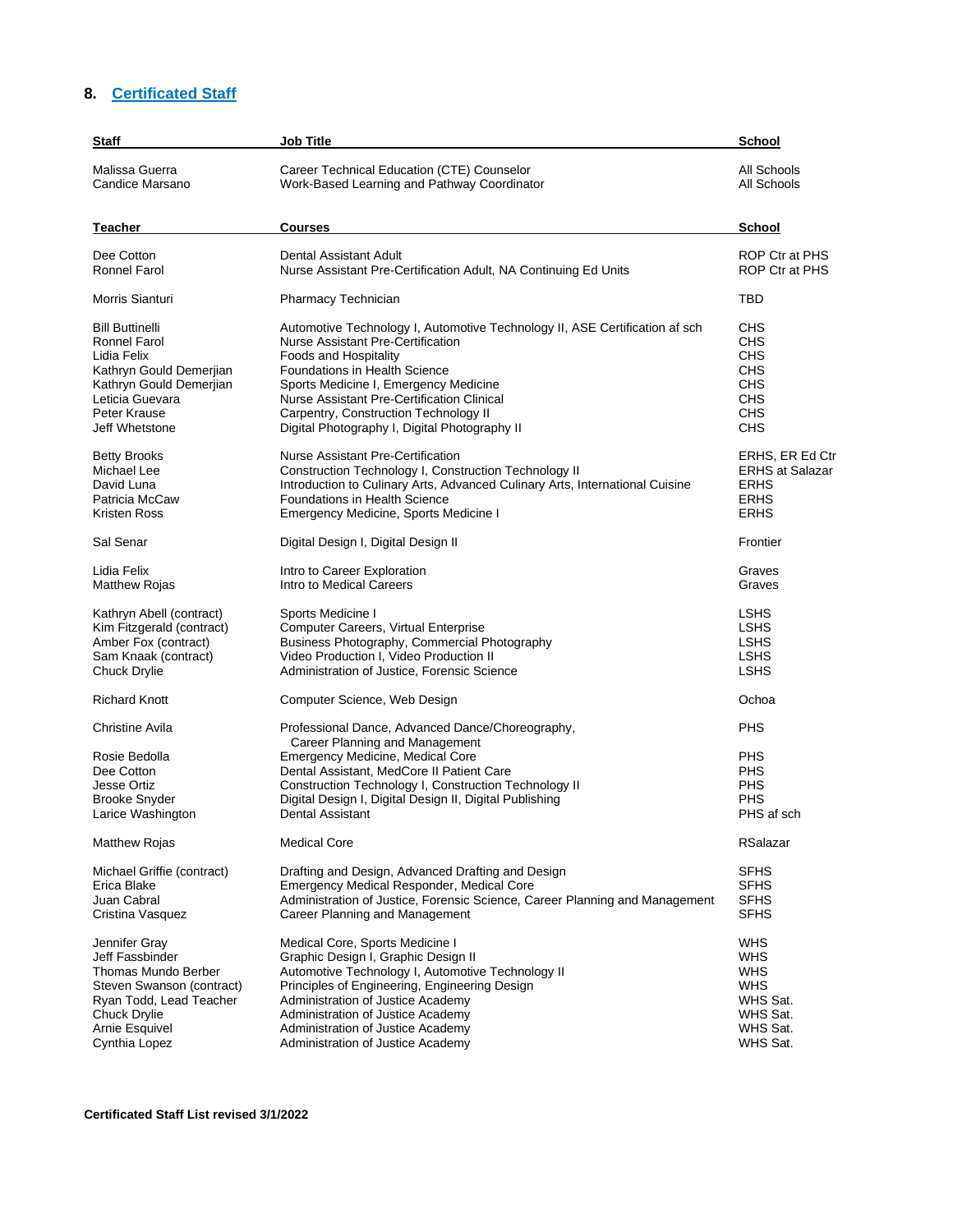# **GENERAL INFORMATION**

# **9. Nondiscrimination/Harassment**

Tri-Cities Regional Occupational Program shall be free from discrimination, including harassment, with respect to the actual or perceived ethnic group, religion, gender, color, race, ancestry, national origin, physical or mental disability, age, or sexual orientation. ROP staff and volunteers shall carefully guard against discrimination, segregation, bias, and stereotyping in instruction, guidance, and supervision.

The Governing Board prohibits intimidation or harassment of any student by any employee, student, or other person in the ROP. Staff shall be alert and immediately responsive to student conduct which may interfere with another student's ability to participate in or benefit from ROP service, activities, or privileges. Any school employee who observes an incident of unlawful discrimination, including discriminatory harassment, intimidation, retaliation, or bullying, or to whom such an incident is reported shall report the incident to the compliance officer or principal within a school day, whether or not the alleged victim files a complaint. Any school employee who witnesses an incident of unlawful discrimination shall immediately intervene to stop the incident when it is safe to do so. The coordinator/compliance officer may be contacted at (562) 698-9571, rsudick@tricitiesrop.org.

### **10. Code of Ethics**

The Governing Board expects district employees to maintain the highest ethical standards, exhibit professional behavior, follow district policies and regulations, and abide by state and federal laws. Employee conduct should enhance the integrity of the district and advance the goals of the district's educational programs. Each employee should make a commitment to acquire the knowledge and skills necessary to fulfill his/her responsibilities and should focus on his/her contribution to the learning and achievement of district students. The Board encourages district employees to accept as guiding principles the professional standards and codes of ethics adopted by educational or professional associations to which they may belong. Each employee receives the Tri-Cities ROP **Code of Ethics** upon hire.

## **11. Professional Attire**

Appropriate dress and grooming by employees contribute to a productive learning environment and model positive behavior. During school hours and at school activities, employees shall maintain professional standards of dress and grooming that demonstrate their high regard for education, present an image consistent with their job responsibilities and assignment, and not endanger the health or safety of employees or students. All employees shall be held to the same standards unless their assignment provides for modified dress as approved by their supervisor. ROP has **Professional Guidelines** for teachers and for Classified Staff.

# **12. Tuberculin Skin Test or Assessment**

A person shall not be initially employed by a school district, or employed under contract, in a certificated or classified position (or volunteer) unless the person has submitted to a tuberculosis risk assessment administered by a licensed health care provider within the past 60 days. If tuberculosis risk factors are identified, the person must be administered a TB test. If the TB test is positive, it must be followed by a chest x-ray. All employees must furnish evidence of a skin Tuberculin test or assessment certificate of completion. Screening is required every 4 years. The ROP will pay for the follow up screenings if completed by the ROP authorized medical group. Please contact the Human Resource Coordinator for the authorization form. If completed with the school district, please ask personnel to email a copy to Human Resources at the ROP Office.

#### **13. Teaching Credential** (applies to Teachers only)

It is the teacher's responsibility to keep informed of the necessary requirements and deadlines of his/her teaching credential.

Holders of preliminary teaching credentials are personally responsible to complete the required classes at least 4 months prior to the expiration date on the credential. Once you request and receive your transcript, submit your completed credential packet including fees to the Human Resource Coordinator for review. The packet along with the required supervisor and mentor evaluation forms and logs and your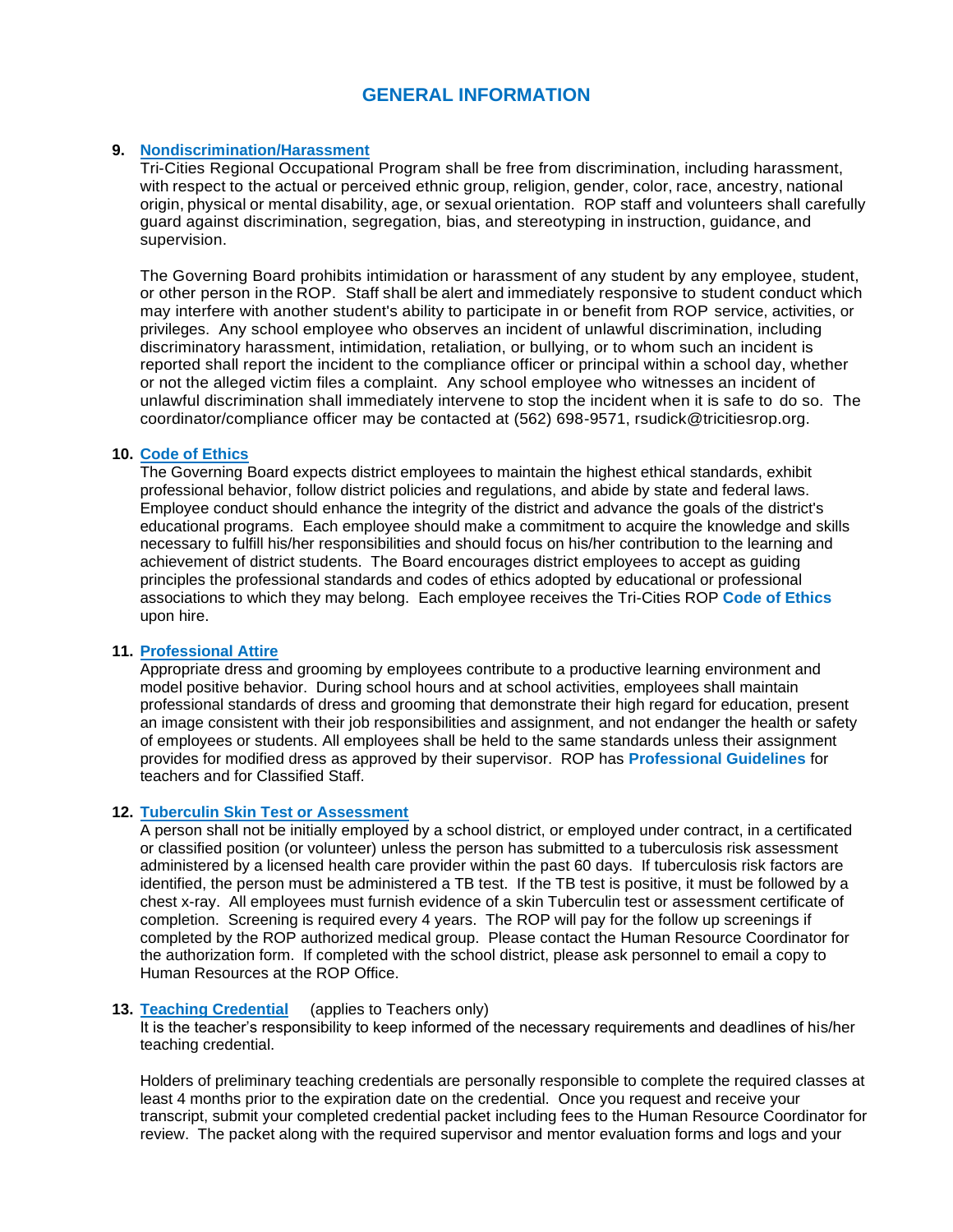candidate evaluation form will be submitted by the ROP to the program sponsor. Credential packets are available in the Human Resource Office.

Clear credential holders must submit their renewal online to the Commission at least one month prior to their credential expiration date. Renewals are required every 5 years, and the current nonrefundable application fee is \$100.

It is the teacher's responsibility to notify the Commission on Teacher Credentialing should you have a change of postal or email address. You can view your credential status and add or change personal information or change address at [www.ctc.ca.gov.](http://www.ctc.ca.gov/) Click on Credential Information, then scroll down and click on Educator Login and enter your username and password. You will be prompted accordingly if you forgot your username or password. Click on Create User ID and Password if you need to set up your login.

# **14. Child Abuse and Neglect Mandated Reporting**

All employees are required to complete a Mandated Reporter online course within 6 weeks of the start of the school year every year.

As a public school employee, it is part of your professional and ethical duty to report every instance of child abuse or neglect known or suspected to have occurred to a child with whom you have professional contact.

You must report immediately, or as soon as practicably possible, by telephone to a law enforcement agency or a child protective agency, and send a written report and any evidence relating to the incident within 36 hours of becoming aware of the abuse or neglect of the child. Writable form SS 8572 and general instructions can be found online or with Tri-Cities ROP Human Resources.

Reporting the information regarding a case of possible child abuse or neglect to an employer, supervisor, school principal, school counselor, coworker, or other person is not a substitute for making a mandated report to a law enforcement agency or a child protective agency.

Reporting duties are individual and no supervisor or administrator may impede or inhibit your reporting duties.

Once you submit a report, you are not required to disclose your identity to your employer.

Your failure to report an instance of suspected child abuse or neglect as required by the Child Abuse and Neglect Reporting Act under Section 11166 of the Penal Code is a misdemeanor punishable by up to six months in jail or by a fine of one thousand dollars (\$1,000), or by both that imprisonment and fine.

#### **15. Sexual Harassment Training**

All employees are required to complete a one-hour online course within 6 weeks of the start of the school year and every other year thereafter. Administration is required to complete a two-hour training.

# **16. Offer of Employment** (applies to Teachers only)

The Governing Board and Superintendent will employ teachers by issuing individual teacher offers of employment to each teacher before the start of the following school year. ROP teachers are employed "at will" and employment is not for any definite period. No permanent employee status is granted by the offer.

A teaching contract cannot be issued to any person not legally authorized to teach. All teaching contracts shall terminate if and when the authority to teach terminates and/or if a teacher credential expires. Failure of the teacher to maintain an updated credential will result in termination of the individual teacher contract. Evidence of such authorization to teach must be on file with the California Commission on Teacher Credentialing (CTC) or the issuance of a Temporary County Certificate is approved and on file with the Los Angeles County Office of Education before the effective date of the teaching contract.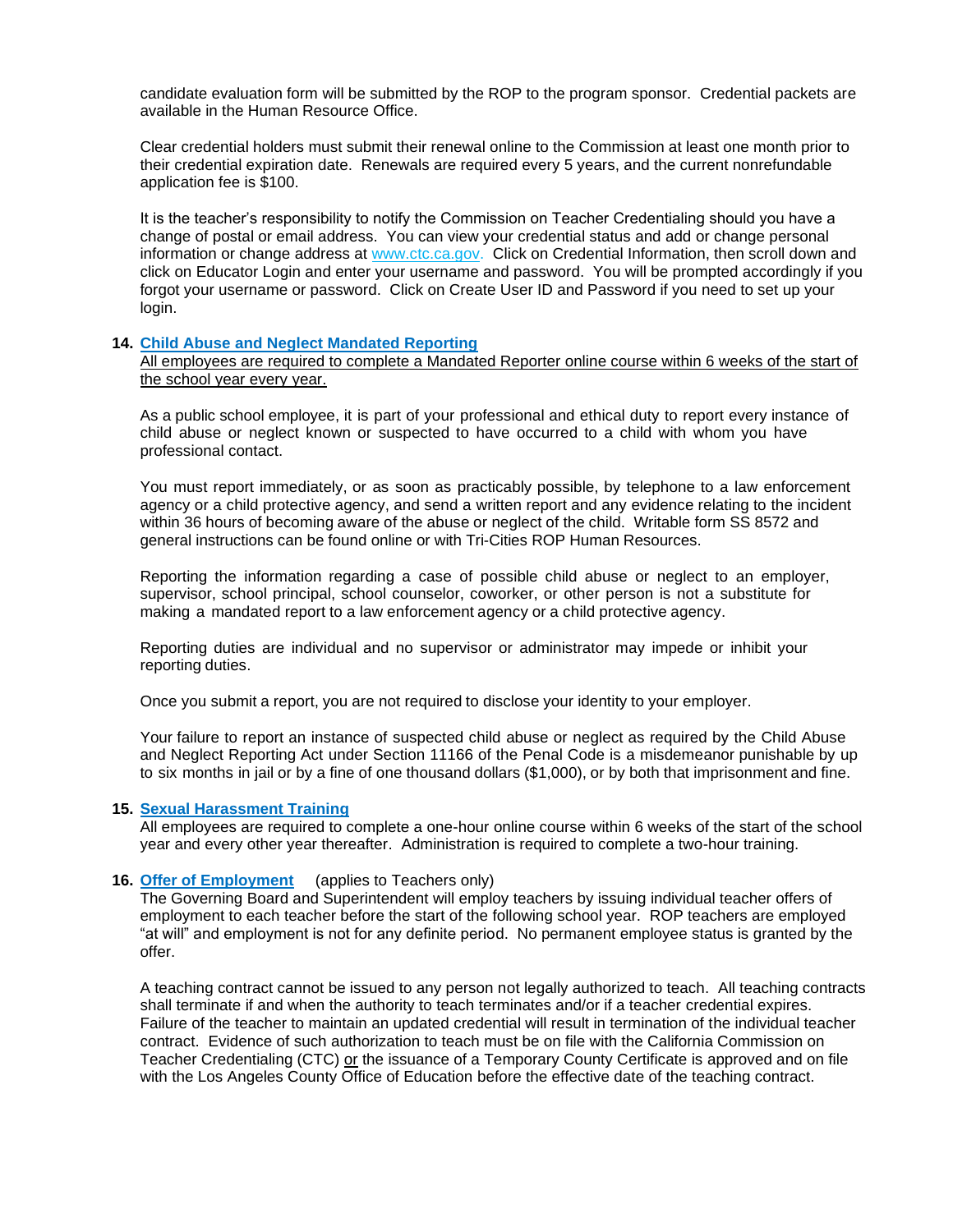# **17. Teacher Work Schedule** (applies to Teachers only)

The Tri-Cities ROP will establish a **Teacher Calendar** each year reflecting contracted days to include teacher preparation days, student contact days, and PLC days. The teacher will receive their calendar when they receive their offer of employment.

Teachers do not receive compensation when class is not in session, including holidays and for winter and spring recess, unless it is otherwise listed on the Teacher Calendar.

Refer to **page 2 of the Teacher Calendar** for items that are additional paid time outside of regular teaching time. Additional paid time must be pre-approved by your supervisor.

# **18. Salary Placement**

# **Teachers –**

Teachers are placed on the Teacher salary schedule upon hire according to prior education and experience and with Governing Board approval. Teachers receive individual notice on their offer of employment as to their current teaching salary prior to the beginning of each school year. Teachers with a signed offer of employment for the current year will, with Governing Board approval, move to the next step on July 1 of the following year if they have completed 16 hours of professional development during the current school year and have a satisfactory evaluation on file, until the maximum step is met. Professional development must be completed during non-paid time. If salaries are frozen by the Governing Board, there are no salary step increases.

Future Level Placement. In years subsequent to initial salary placement (i.e. education received after hire date), movement to the next Level requires evidence of the completion of a relevant degree from an accredited post-secondary institution plus a relevant teaching credential issued by the California Commission on Teacher Credentialing that are approved by the Superintendent. Contact the Human Resource Coordinator if you obtain a bachelor's degree or master's degree or a clear CTE credential after your hire date. Original transcripts are required for degrees and the CTE credential must be on file at the Commission on Teacher Credentialing. Upon receipt of original transcripts, salary increase is effective the first day of the following month after board approval.

#### **Classified Staff –**

Salary placement on the Classified salary schedule is based on the classified position held and related years of experience in same position or similar position. Classified staff move to the next step on July 1 of the following year if they have completed 10 hours of professional development during the current school year and have a satisfactory evaluation on file, until the maximum step is met. Professional development must be completed during non-paid time. If salaries are frozen by the Governing Board, there are no salary step increases.

# **19. Non-Teaching Time** (applies to Teachers only)

Teachers may be paid for working on curriculum or other authorized professional activities. The rate for non-teaching time is \$35.00 per hour. Non-teaching time must be approved in advance by your supervisor for all time other than mandatory teacher meetings.

Teachers are paid \$35.00 hourly for required meetings, inservice activities, and field trips for events totaling less than 4 hours. For events that are 4 or more hours in duration, the rate is the daily rate of \$200. Teachers are paid their regular hourly rate for attending meetings, conferences, and workshops if held during regularly scheduled teaching time.

#### **20. Pay Checks and Pay Periods**

Paychecks are either direct deposit into one designated bank account or available for pickup from the Business Department after 11 a.m. on the issue date. To make other arrangements, please contact the Business Department. If you are unable to pick up your paycheck, it will be placed in U.S. Mail the same day. Direct deposit pay stubs will be placed in your mailbox at the ROP Office in a sealed envelope. If you have direct deposit and your bank/account # or your address information changes at any time, you must notify the Human Resource Coordinator immediately. The incorrect information may not allow you to get paid.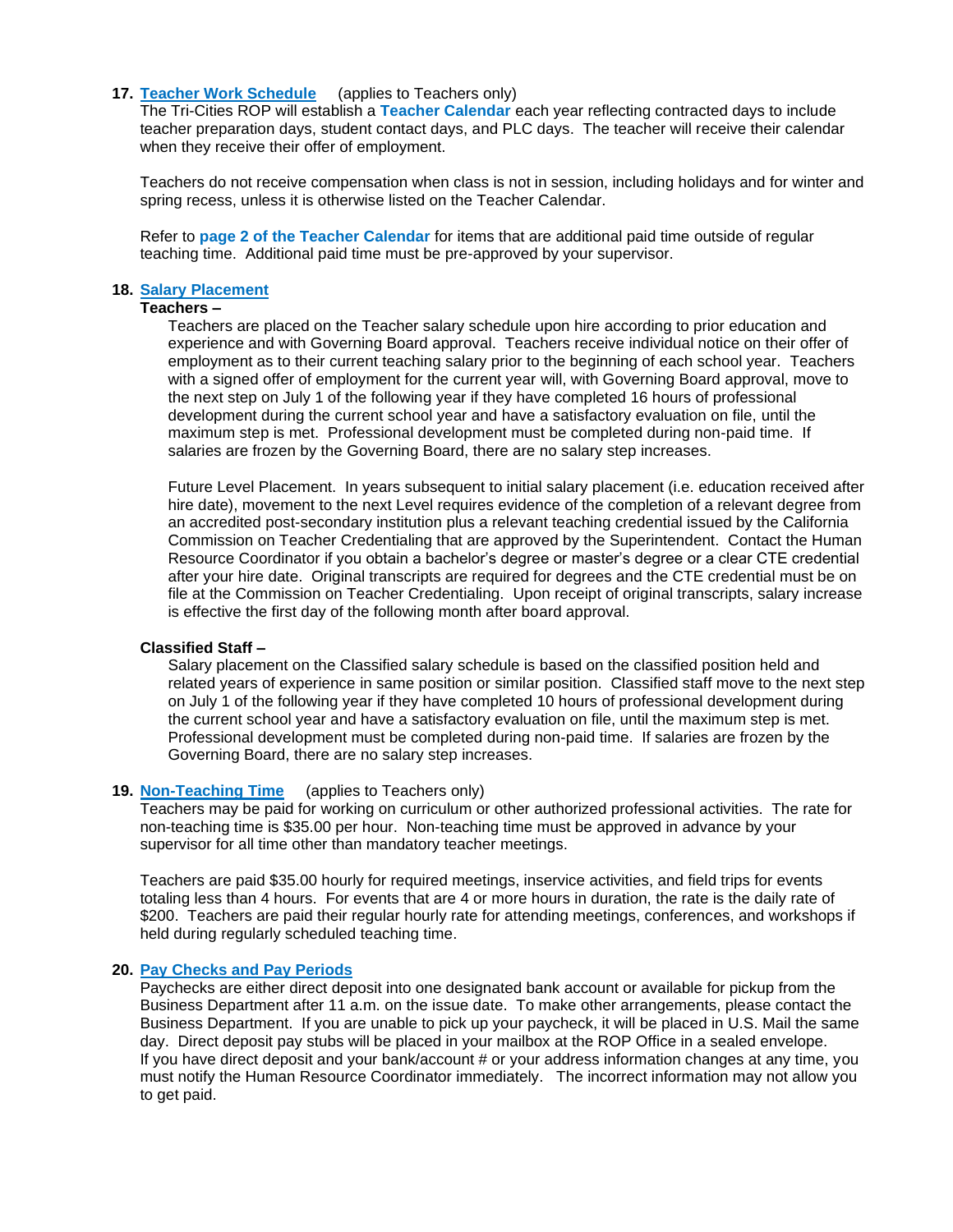All timecards are due on the  $23<sup>rd</sup>$  of the month, unless otherwise noted on the Monthly Activities Calendar. This is required in order to allow time to process payroll and issue your paycheck by the pay date.

# **Teachers –**

Teachers are paid on a monthly pay period. Checks are issued on the  $5<sup>th</sup>$  of the following month time was earned. If the 5<sup>th</sup> falls on a holiday or weekend, payday is the prior work day. If a teacher's credential expires, the paycheck cannot be released by the Los Angeles County Office of Education until the credential information is updated.

# **Classified Staff Hourly –**

Hourly Classified Staff are paid on a monthly pay period. Checks are issued on the  $5<sup>th</sup>$  of the following month time was earned. If the  $5<sup>th</sup>$  falls on a holiday or weekend, payday is the prior work day.

#### **Classified Staff Monthly –**

Monthly Classified Staff are paid on a twice monthly pay period. Payday is on the  $20<sup>th</sup>$  of the month time was earned and on the 5<sup>th</sup> of the following month time was earned. If the 20<sup>th</sup> or 5<sup>th</sup> falls on a holiday or weekend, payday is the prior work day.

# **Administrators –**

Administrators are paid on a monthly pay period. Payday is on the 1st of the following month time was earned. If the 1st falls on a holiday or weekend, payday is the prior work day.

# **21. Teacher Time Cards** (applies to Teachers only)

Teachers will not be required to turn in a time sheet unless they have pre-approved additional hours. There are some exceptions for certain teachers who are issued pre-printed monthly time sheets. Your time sheet is to be reviewed by you for accuracy, include your signature, and **submitted to your supervisor by the 23rd of each month** (unless noted otherwise on the Monthly Activities Calendar). Your time sheet will not be processed if it is not completely filled out and signed by you. If there are errors requiring additions or deletions to your time card once submitted, you will receive an email from your supervisor or the Human Resource Coordinator noting the changes for your information. All changes to your time sheet are initialed by your supervisor.

Teacher pay is calculated on number of teaching days, class sections, and hours. You are paid based on the total periods or hours you teach and an additional 25% prep time.

If you have been approved for curriculum development or attending additional meetings, you are to note these hours in the 'Additional Time' hours column of your time sheet along with an explanation. Any other additional hours must also receive prior approval from your supervisor.

When filling out your time sheet, use black ink only. If you make an error, cross it off and initial it. Do not use whiteout.

# **22. Personnel Evaluations**

# **Teachers –**

All new teachers are observed and evaluated their first and second year of employment by their supervisor. After the second year, the teacher is evaluated every other year. Your supervisor will complete a **Certificated Performance Evaluation**. The process will include a minimum of one classroom observation and one follow up meeting to review the evaluation.

# **Administrators and Classified Staff –**

Administrators and Classified staff are evaluated every year by their supervisor. Probationary employees are evaluated at 3 and/or 6 months and again before one year of employment. Your supervisor will complete a **Classified Employees Performance Evaluation**. The process will include a meeting to review the evaluation. The Superintendent will complete an **Administrative Performance Appraisal** for administrative staff. The process will include a meeting to review the appraisal.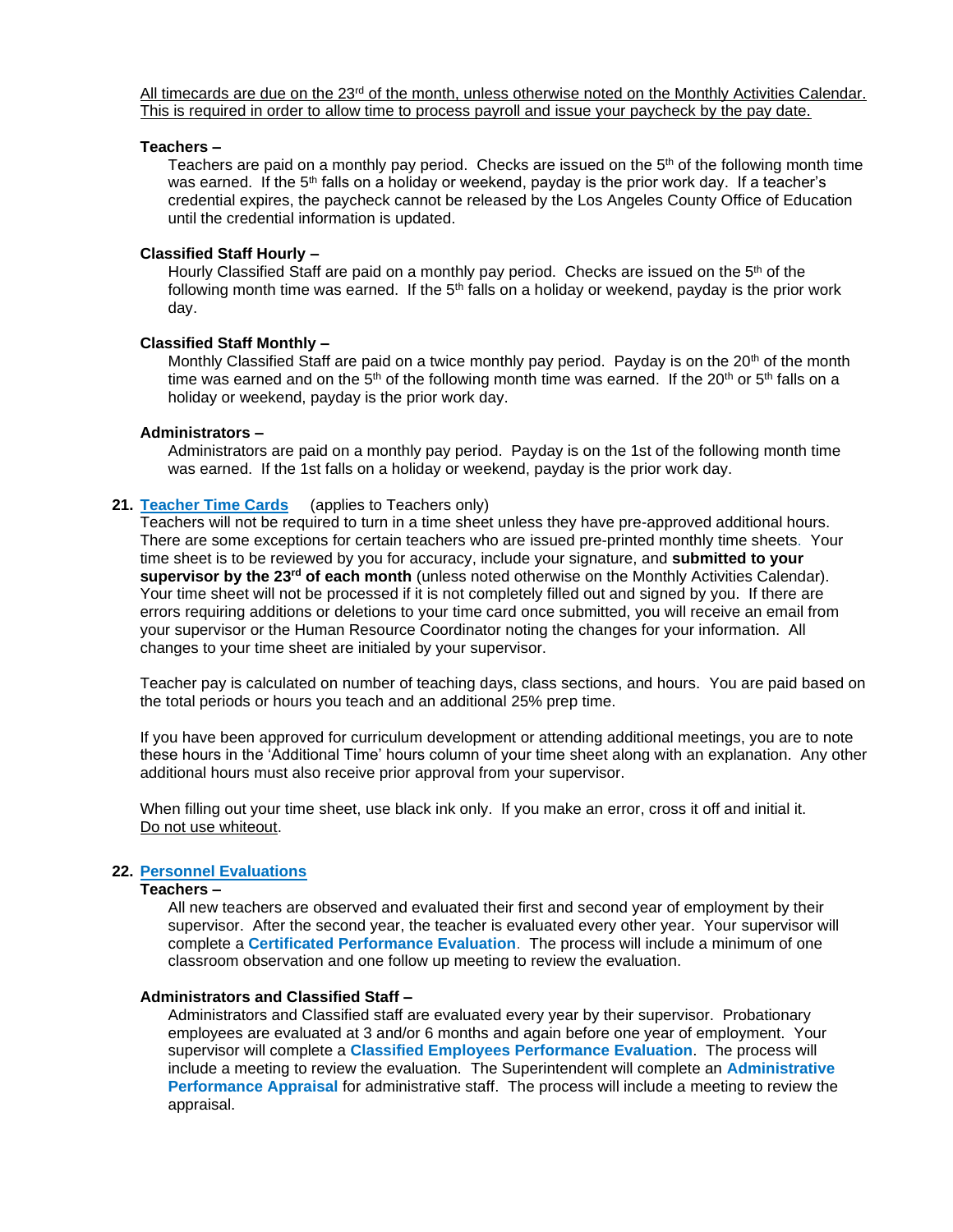# **23. Program Review** (applies to Teachers only)

At least once every other year, the Program Manager will visit your classroom and complete a **Program Review** form. Please be sure to review the form prior to the visitation and gather the required information for review by the administrator. This is a formal visit but will also allow for an exchange of ideas and concerns to improve your course and classroom environment.

# **24. Substitute Teacher Binder** (applies to Teachers only)

Each teacher must keep their **Substitute Teacher Binder** on their classroom desk. This binder is to provide a substitute teacher with instruction on the lesson(s) that should be taught in the teacher's absence. Teachers shall prepare lesson plans determining the courses of study for each subject he/she teaches stating what is expected to be accomplished during each period and day's work.

# **25. Professional Development**

Professional development proposals must be submitted on the **Professional Development** form to your supervisor. The employee is responsible for providing the form and back up documentation by October 30 for review by supervisor, and by May 1 for step advancement approval for salary step increase the following school year.

# **Teachers –**

To qualify for annual step advancement, teachers must have completed 16 hours of professional development during the current school year and have a current satisfactory evaluation on file. PD must be completed during non-paid time outside of class hours.

# **Classified Staff –**

To qualify for annual step advancement, classified employees must have completed 10 hours of professional development during the current school year and have a current satisfactory evaluation on file. PD must be completed during non-paid time outside of work hours.

# **26. Employee Training**

- 26.1 **Defensive Driver Training** (20 minutes): Staff who drive on company business are required to complete this online course. You will be contacted by email if you are to take this course. Once completed, print the Certificate of Completion and submit to the Human Resource Coordinator. Teachers are to complete this training outside of class hours. Classified staff are to complete the training during work hours. If this online course is required, you must also submit a current copy of your California driver license, vehicle liability insurance, and vehicle registration at the start of each school year.
- 26.2 **Mandated Reporter: Child Abuse and Neglect** (49 minutes): REQUIRED EVERY YEAR: All employees are required to complete this online course within 6 weeks of the start of the school year every year. You will be emailed the link at the start of the school year to take this course. This course is alternated each year so employees have a different version every other year to keep the information fresh. Teachers are to complete this training outside of class hours, and payroll will credit them one hour of pay once completion has been verified. Classified staff are to complete the training during work hours.
- 26.3 **Sexual Harassment Training** (60 minutes): REQUIRED EVERY YEAR: All employees are required to complete this online course within 6 weeks of the start of the school year every year. You will be emailed the link at the start of the school year to take this course. Once completed, print the Certificate of Completion and submit to the Human Resource Coordinator. Teachers are to complete this training outside of class hours, and payroll will credit them one hour of pay once completion has been verified. Classified staff are to complete the training during work hours.
- 26.4 **Early Online Orientation** (20 hours): This is required of all new CTE credential holders and is the first requirement of the credential program. Once completed, download link and print a Certificate of Completion. Scan and email a copy to your program sponsor (i.e. LACOE), and a copy to the Human Resource Coordinator at the ROP Office. ROP does not pay teachers for their time to complete this orientation. www.cteonline.org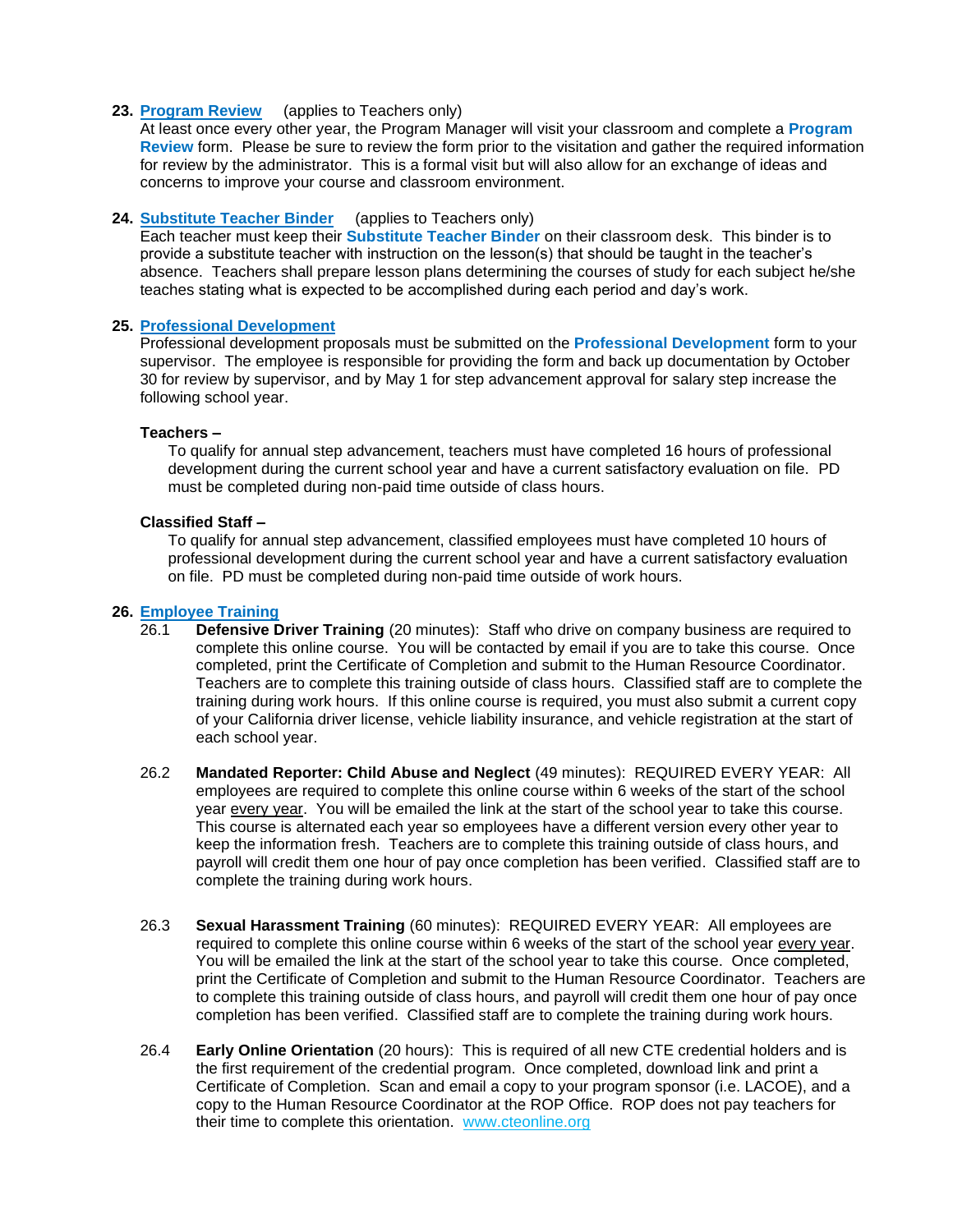# **27. Health Benefits**

Tri-Cities ROP offers health benefits for all eligible employees. All regular full-time and part-time employees who are regularly scheduled to work 15 or more hours per week are eligible to participate in the group benefit plans. The following benefit plans are offered: Medical, Dental, Vision. Basic Life Insurance and Supplemental Life Insurance is offered to employees working a minimum of 20 hours a week.

The compensation program for all regularly employed full-time personnel shall include one of the CalPERS major medical health plans of his/her choice, with a Board-approved maximum contribution amount paid for by Tri-Cities ROP. Also offered are Delta Dental, Vision Service Plan, and VOYA Life Insurance plans for the employee and dependents with total cost of premiums paid for by Tri-Cities ROP. Coverage begins the first day of the month following the employment date. Employees must have their required forms to the Human Resource Coordinator at least 2 weeks in advance of coverage date.

For teachers working less than a 5-period day or classified staff working less than 30 hours per week, the ROP will pay for each employee that prorated portion of the costs of insurance in the same ratio as the regular work hours per day, days per week, weeks per month or months per year of such hourly employees bear to six hours per day, 30 hours per week, weeks per month or months during the fiscal year.

Note: Temporary or substitute classified employees are not entitled to health benefit coverage.

While on approved leave of absence, employees will be permitted to continue with health, dental, and vision benefits at the employee's expense in the manner prescribed by the Business Services Division.

# **28. Employee Leave of Absence**

.

# 28.1 **Vacation Leave Teachers** –

Vacation leave is not accrued or granted for teachers.

#### 28.2 **Vacation Leave Classified Staff –**

Full-time classified employees earn one day's vacation for each month worked.Part-time employees who are a part of the classified service shall be entitled to a prorated vacation allowance in the same ratio to regular monthly personnel as their work hours per day, days per week, weeks per month, or months per year bear to eight hours per day, 40 hours per week, weeks per month, or 12 months per year. Regular monthly personnel must complete 75 percent of the working days in a month in order to be credited with one day's vacation for that month. Regular part-time hourly personnel must also complete 75 percent of their scheduled work days in a month in order to earn vacation for that month.

Vacation hours should not be accumulated from year to year. If the employee is not permitted by administration to use his or her full annual vacation, the amount not taken may be carried over only as far as the next school year. Once unused and accrued vacation days reach the employee's maximum days of vacation earned in a year, accrual shall cease until the earned and unused vacation days fall below that amount.

# 28.3 **Sick Leave Teachers –**

Teachers employed five school days a week are entitled to 10 days' leave of absence with full pay for personal illness or injury (sick leave), per school year of service. Employees who work less than five school days per week (part-time employees) shall be granted sick leave in proportion to the time they work. However, any part-time employee who is entitled to less than three days of paid sick leave due to the amount of time worked shall be granted sick leave pursuant to Labor Code 246, if he/she is eligible. In no case shall sick leave be used for extended vacations or time off for personal business.

An eligible employee may take sick leave at any time during the school year, even if credit for sick leave has not yet been accrued. An employee shall reimburse the district for any unearned sick leave used as of the date of his/her termination. Unused days of sick leave shall be accumulated from year to year without limitation. The ROP is not required to provide compensation to an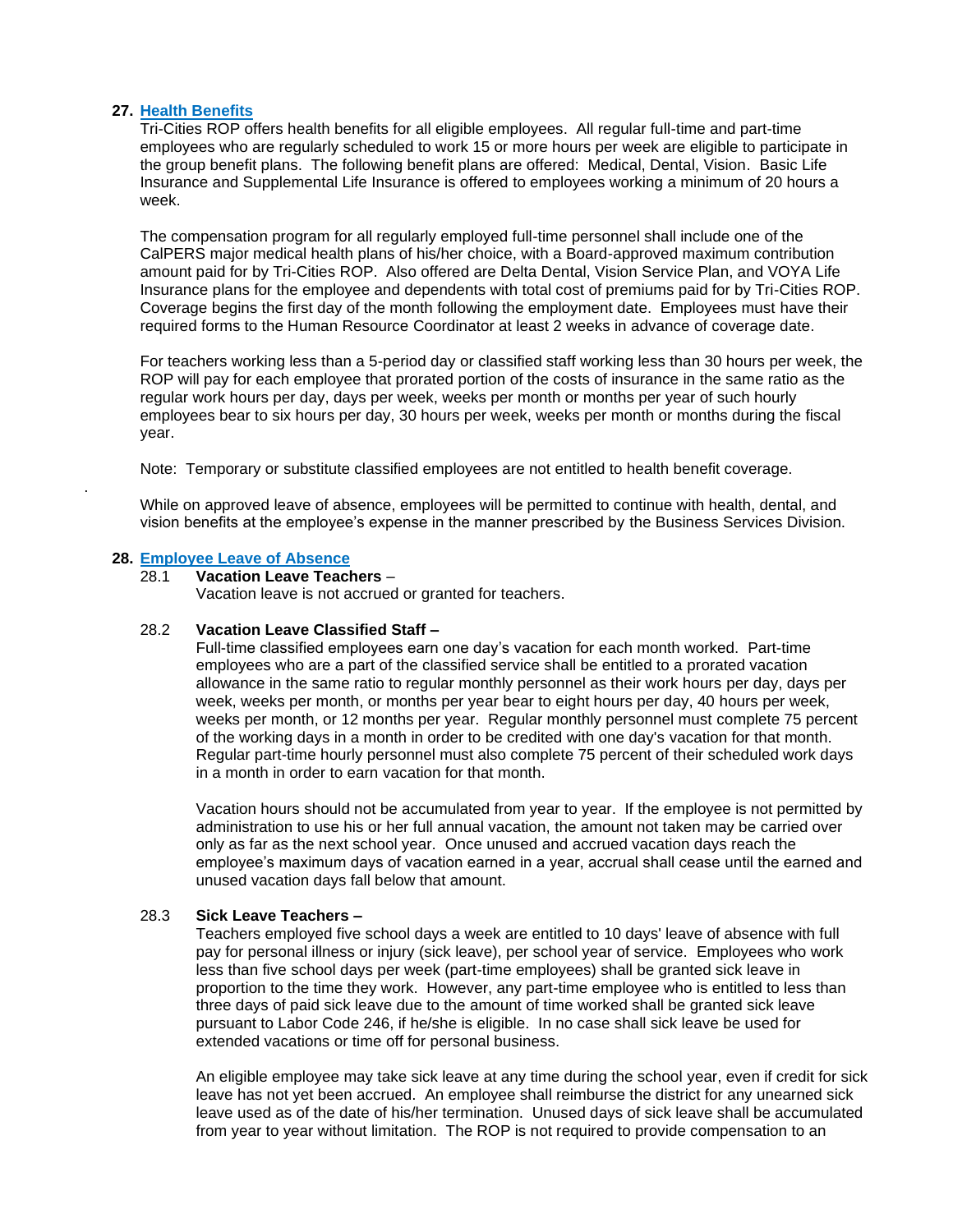employee for accrued, unused paid sick days upon termination, resignation, retirement, or other separation from employment. After separation from employment, accrued sick leave may be transferred to another school district or to CalSTRS or CalPERS if retiring.

During each school year, when a certificated employee has exhausted all available sick leave, including all accumulated sick leave, and, due to illness or injury, continues to be absent from his/her duties for an additional period up to five school months, the employee shall receive his/her regular salary minus the actual cost of a substitute or the amount that would have been paid a substitute to fill the position. An employee shall not be provided more than one five-month period per illness or injury. However, if the school year ends before the five-month period is exhausted, the employee may take the balance of the five-month period in a subsequent school year.

Typically, all day absence hours are based on the periods you teach including prep (i.e. 5 periods plus prep is 6.25 hours absent). Personal Business requires Superintendent approval.

#### 28.4 **Sick Leave Classified Staff –**

Classified employees employed five days a week for 12 months are entitled to 12 days leave of absence with full pay for personal illness or injury (sick leave) per fiscal year. Employees who work less than a full fiscal year or fewer than 5 days a week or less than 8 hours per day (parttime employees) shall be granted sick leave in proportion to the time they work. However, any part-time employee whose work hours are so few as to entitle him/her to less than 24 hours of paid sick leave per fiscal year shall be granted sick leave pursuant to Labor Code 246, if he/she is eligible. In no case shall sick leave be used for extended vacations or time off for personal business.

An eligible employee may take leave for personal illness or injury at any time during the year, even if credit for such leave has not yet been accrued. However, a new full-time classified employee shall not be entitled to more than six days of sick leave until he/she has completed six months of active service with the district. Unused days of sick leave shall be accumulated from year to year without limitation. An employee shall reimburse the district for any unearned sick leave used as of the date of his/her termination. The ROP is not required to provide compensation to an employee for accrued, unused paid sick days upon termination, resignation, retirement, or other separation from employment. After separation from employment, accrued sick leave may be transferred to another school district or to CalSTRS or CalPERS if retiring.

# 28.5 **Personal Necessity Leave –**

An employee may use accumulated sick leave for a maximum of 7 days in any school year in cases of personal necessity. Proof of personal necessity shall be a written declaration by the employee that his/her absence from duty is due to personal necessity within the meaning of this policy.

Specific circumstances an employee may use Personal Necessity leave: (1) Death, or serious illness, of a member of the immediate family; (2) Accident, involving his/her person or property, or the person or property of a member of the immediate family; (3) Appearance in court as a litigant or as a witness under an official order; (4) Accompany family member for medical appointment/treatment (if cannot be arranged for after working hours; (5) Attendance at funeral/memorial services not covered by bereavement leave; (6) Emergency child care and/or arrangements for such; (7) Personal legal matters (if cannot be arranged for after working hours; (8) Parent-school conference or enrollment; school graduation ceremonies of employee's children, spouse or members of the employee's household; (9) Arrangements for emergency repair of home appliances, plumbing, public utility or automobile (if cannot be arranged for after working hours); (10) Attending religious ceremonies such as Baptisms, Bar Mitzvahs, weddings, and Confirmations for the employee's children or members of the employee's household (if cannot be arranged for after working hours); (11) Major religious holidays not observed by ROP.

The following examples are not reason for the use of Personal Necessity Leave: (1) Extension of vacation; (2) Extension of holidays; (3) Recreational activities; (4) Joining a family member or friend who is attending a business meeting, convention, award ceremony, etc.; (5) Attending graduation of friends or relatives other than the employee's children or members of the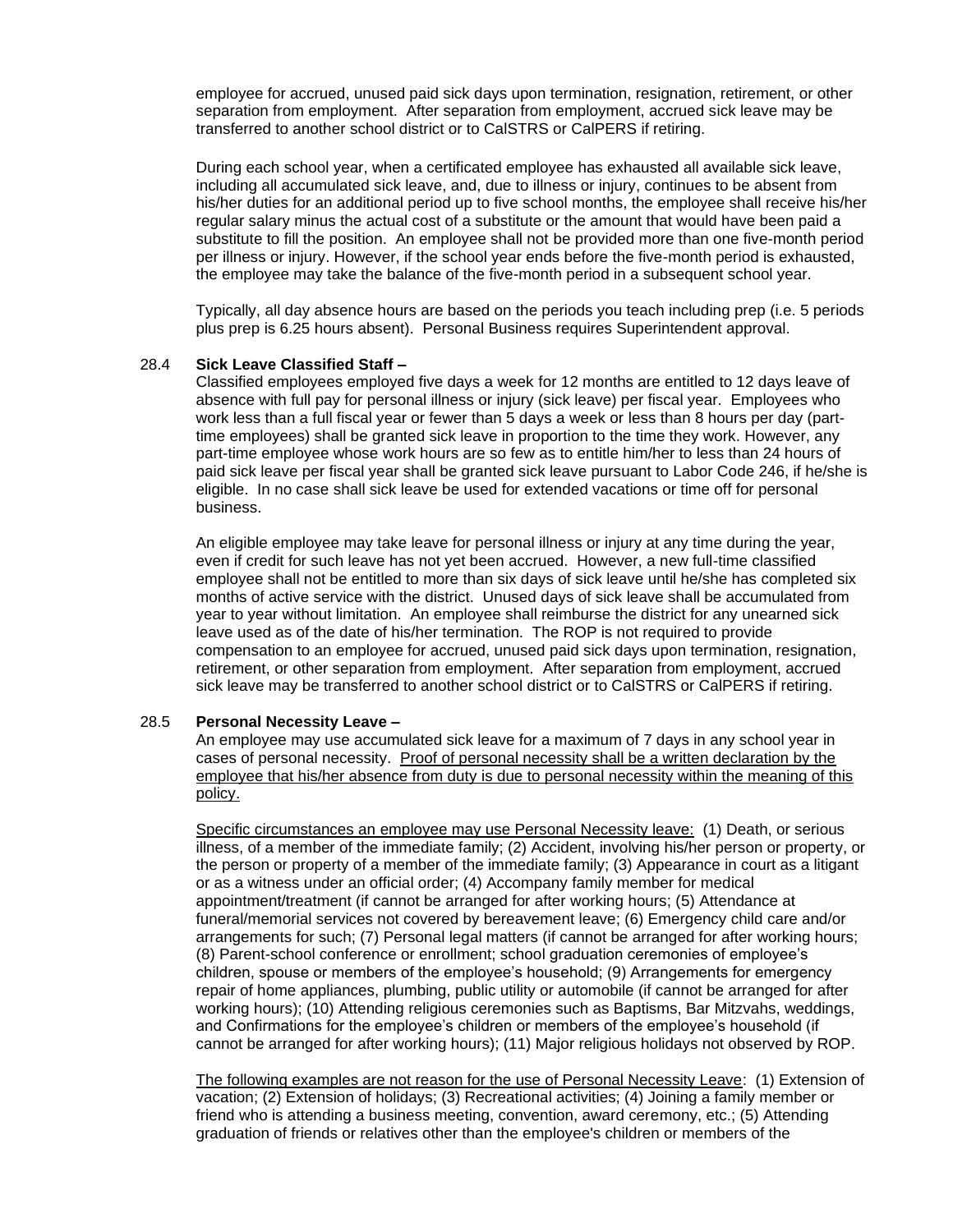employee's household; (6) Routine child care or recreation activities with children; (7) Driving relative or friend to business appointment, airport, recreational activities, shopping, etc.; (8) Interviewing for a position with another organization; (9) Waiting for delivery of furniture or other products; (10) Routine automobile repair; (11) Attending religious ceremonies such as Baptisms, Bar Mitzvahs, weddings, and Confirmations of friends or relatives other than the employee's children or members of the employee's household.

# 28.6 **Bereavement Leave –**

Any regular employee shall be allowed a leave of absence on full pay not to exceed 5 working days of current assignment in each case when such absence is occasioned by reason of death in the immediate family of said employee. Immediate family shall be deemed to include mother, father, grandmother, grandfather, or grandchild of the employee or of the spouse of the employee, and the spouse, son, son-in-law, daughter, daughter-in-law, brother, or sister of the employee, or any relative living in the immediate household of the employee. Such leave does not have to be taken consecutively but shall be taken within a two-week period of the date of death.

# 28.7 **Jury Duty Teachers –**

Jury Duty and Witness Leave is granted to personnel to serve as a juror or to appear as a witness if he/she receives an official notification calling for such duty. Teachers called for jury duty are asked to request a postponement so that the service can be performed during a period which does not interrupt the instructional program provided to students of the ROP. Following this effort, if a teacher must serve at a time when he/she is providing contractual services to the Tri‐ Cities Regional Occupational Program, the teacher will be granted one day paid leave of absence for judicial duty for the first day only. To be eligible, the teacher must be employed on a regular basis. The teacher must also receive an official summons to appear as a juror, or a subpoena to appear as a witness, and not as a litigant in a case, to be eligible for such leave. The jury duty summons or subpoena must be copied and turned into your supervisor prior to the date of appearance along with your absence request. It is unlawful to encourage, solicit, or suggest that any employee seek exemption from such duty.

# 28.8 **Jury Duty Classified Staff –**

The Classified employee is to submit an official summons to appear as a juror, or a subpoena to appear as a witness, and not as a litigant in a case to be eligible for such leave. Submit to your supervisor with an absence request before the absence. Call the absence line each day you will be absent. Upon return to work, submit another absence request listing additional days you were absent. Also submit paperwork certified daily by the jury clerk showing that you served each day. The employee shall receive his/her regular pay for all working days spent on jury duty or as a witness. The employee shall be allowed to serve for the period of time as directed by the courts, and shall return to work during any day or portion of a day equal to or greater than one‐half of the work shift in which appearance in court is not required. Endorse any jury duty fees, excluding mileage received, and forward them to the Accounting Technician.

28.9 **Unpaid Personal Business Leave of Absence –** Teachers are expected to be in the classroom during student contact days and are to arrange personal time outside of the teaching days listed on the Teacher Calendar. When requesting an unpaid personal leave of absence, Teachers and Classified Staff are to submit a written request to the Superintendent in advance. Personal Business will be approved by the Superintendent on rare occasions.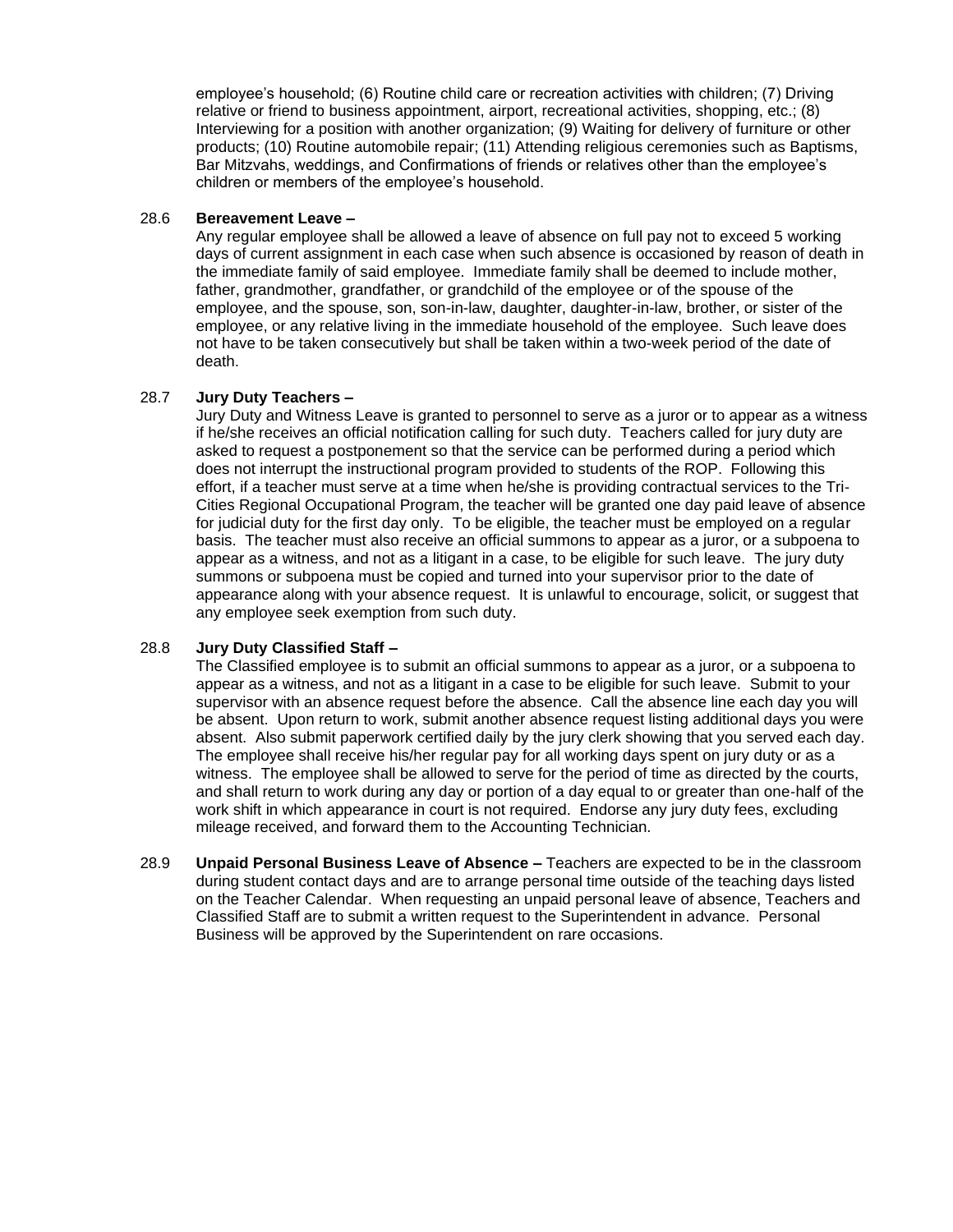# **PROCEDURES AND FORMS**

Forms can be located online at [www.tricitiesrop.org.](http://www.tricitiesrop.org/) Login to get to the Staff page.

# **29. Employee Absent Request**

Any planned absences by you must be noted on the **Request for Absence** form and submitted to and approved by your supervisor at least one week in advance. The ROP Office is responsible for scheduling all substitute teachers.

An employee unable to report for duty due to unexpected illness or other emergency reasons must call **the Absence Line (562) 698-9571 x150 by 6:00am** the day of the absence, and state your name and explain briefly why you will be absent. Teachers, please state periods you will be out, room #, and special bell schedule (if any). Speak clearly and loudly. Unplanned absences also require the employee complete an absence form and submit to the supervisor the day the employee returns to work.

Administrative and Classified employee must also leave a message with their supervisor if it is an unplanned absence.

Teachers, please note:

- $\checkmark$  Never allow your class to meet without a credentialed person present.
- $\checkmark$  In an emergency situation where you need to leave your class, call the ROP Office and ask for an Administrator (a credentialed staff member) to come to your classroom.

# **30. Employee Injury**

All accidents and medical emergencies while at work no matter how slight must be reported within 24 hours of injury to the Human Resource Coordinator at the ROP Office. An **Employee's Report of Work Injury/Illness** form is to be completed by the employee within 72 hours, but preferably on day it is given to employee, and submitted to the Human Resource Coordinator. If the employee is requesting doctor fees be paid by Workers' Compensation, all required forms must be filled out and it must go through an approval process with the insurance carrier.

If extreme emergency, employee is to go the nearest hospital. If there is no immediate threat to life and medical treatment is required, the employee is to obtain a **Treatment Authorization** form from the ROP Office and then proceed to the authorized medical clinic **OR** the employee can go to their own physician if their Predesignation of Personal Physician form is already on file at the ROP Office. At the ROP Office, the employee will be asked to fill out required paperwork and will receive informational materials regarding Workers' Compensation.

If you have any questions regarding procedures or forms, contact the Human Resource Coordinator.

# **31. Mileage Reimbursement**

To receive compensation for work-related driving on company business, you must fill out a **Mileage Report and Reimbursement** form. Compensation for mileage expenses is provided when traveling to a location other than your regular work site. Mileage is paid on a reimbursement basis. The rate paid follows the current federal rate. Mileage should be calculated from your work site location to the location of the conference and/or meeting. Should your work day start at a location other than your normal work site, mileage should be calculated from the lesser of your home or work site to the conference and/or meeting site.

The Mileage Report and Reimbursement form should be submitted to your supervisor no later than the  $5<sup>th</sup>$ day of the following month in which the miles were accrued. The form must be for one month only. Please allow 2 weeks for processing.

In order to receive mileage reimbursement for each fiscal year, the Human Resource Office will need verification of current California driver license, proof of current vehicle liability insurance, and proof of vehicle registration. This information must be submitted each fiscal year or upon insurance coverage change or renewal.

# A typed form is requested.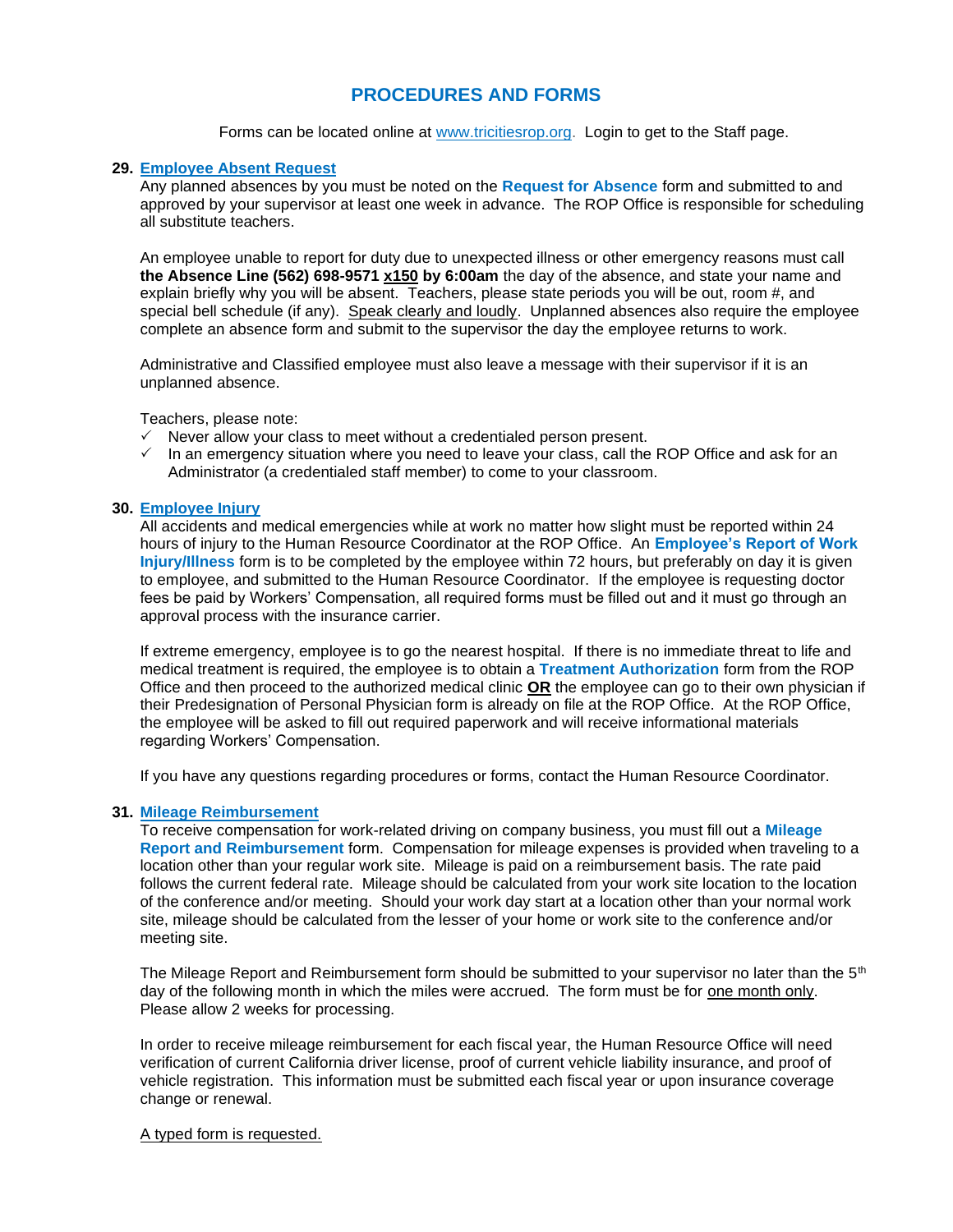# **32. Ordering Classroom Supplies and Equipment**

Use a **Requisition Form** to order instructional materials and classroom office supplies for your program, and submit this form to your supervisor for approval. The approval will be based upon teacher rationale and available monies in the program budget (budget availability to be verified by the Program Manager). Classroom office supplies such as pencils, paper, tape, glue, rulers, etc. are ordered once a year during the annual teacher check out process at the end of the school year. Instructional materials can be ordered at any time during the school year until the deadline date, usually the end of January. Please contact the Purchasing Specialist if you would like to refer to a list of vendors that have been previously used.

After approval is obtained, make a copy of the Requisition Form for your files and then turn it in to the Purchasing Specialist. Office supplies will be available for you before the start of the school year. Allow 4 to 6 weeks for delivery of instructional materials.

Do not purchase any items without following the proper ordering procedure. If you do order or purchase an item on your own, you will need to pay for it out of your own pocket!

To request items over \$5000, you must submit a **Special Purchase of Capital Equipment Request** form to your supervisor. This request will be reviewed by your supervisor and, if approved, submitted to the Governing Board for final approval. Once approved, you must complete a Requisition Form and submit it to the Purchasing Specialist for processing.

Purchasing equipment can be a lengthy process from the submission of the Requisition Form to delivery by the vendor, so plan ahead.

A typed form is requested. If your requested purchases are online, print the 'shopping cart' and attach to the Requisition Form.

# **33. Request for Work Orders**

This form is online. Log in at [www.tricitiesrop.](http://www.tricitiesrop/)org - Resources - Work Orders

Enter your Tri-Cities ROP email address and password to access **New Support Ticket** request. All requests for work orders should be done online. No phone or in person work orders will be accepted. Submit a work order for Maintenance or Technology or Data/Attendance, website requests including: Computer repair or software assistance, classroom or equipment repair, and equipment transfer.

When inputting the information online, you must include a subject, location, whether you are requesting a Maintenance or Technology request, and if it is a request for repair, set up, pick up, delivery, or other.

Include specific details of the request you are submitting under the Description tab. Indicate the item(s) to be repaired and the type of repair needed including serial number(s), model number(s), and ROP number(s). Mark the equipment so it will be easily identifiable for pick up. Allow six to eight weeks for repair work being done by outside vendors.

To have equipment moved from one classroom or office to another, obtain approval from your supervisor before submitting an online work order. On the work order, describe in detail the item(s) to be moved including ROP number(s), destination, and when the move needs to be accomplished.

# **34. Conference and Workshop Attendance**

Throughout the year professional organizations offer conferences and workshops to provide growth opportunities. All employees are encouraged to attend the workshops or conferences related to their field. Registration fees, meals, and travel expenses may be reimbursed by the ROP if the teacher has received prior approval. The procedure for receiving approval to attend a conference is as follows:

(1) Submit a **Conference/Workshop Attendance Request** form to your supervisor at least four (4) weeks prior to the activity. Overnight conferences require Board approval and must be submitted eight (8) weeks in advance.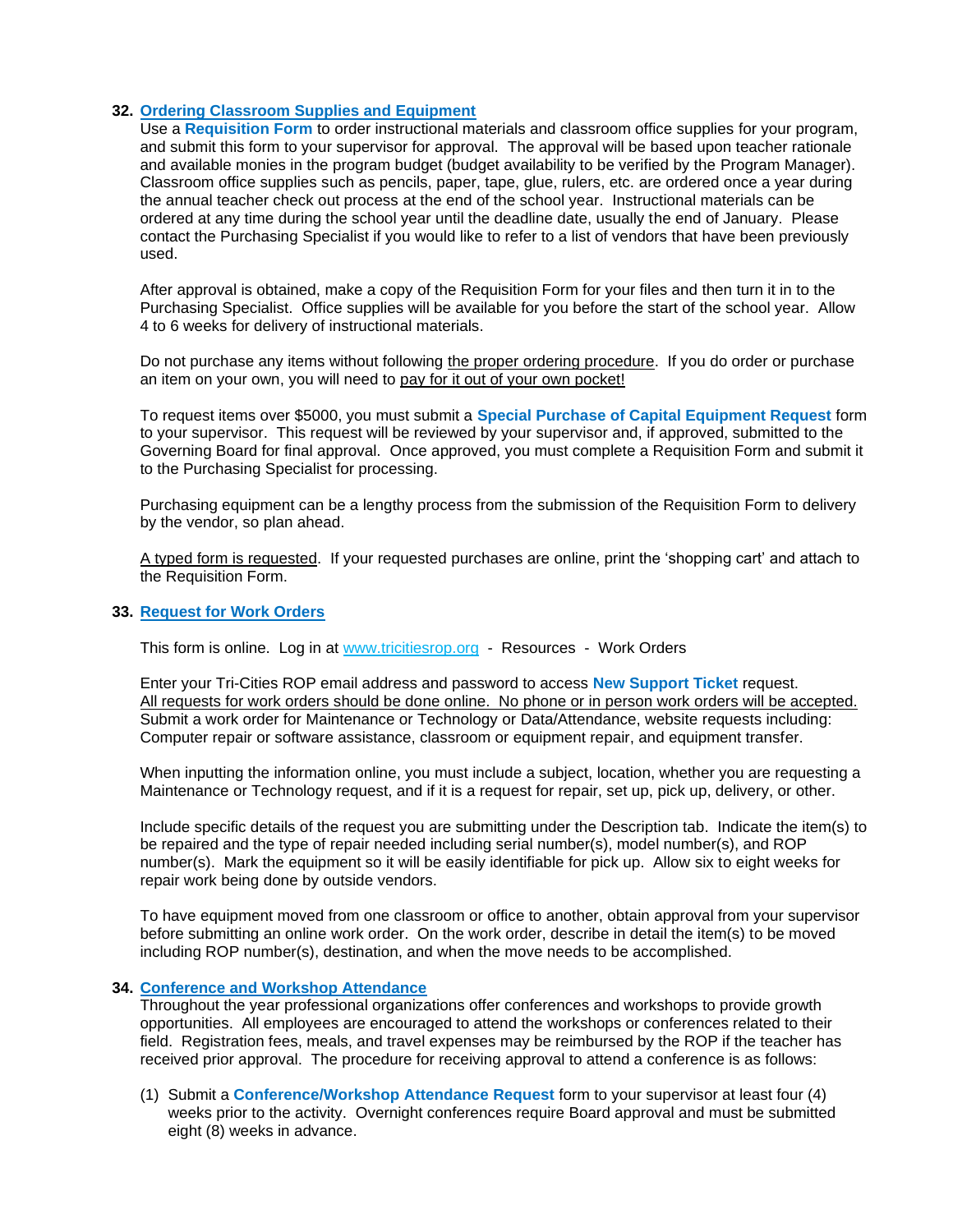- (2) The supervisor will notify the teacher if the request has been approved.
- (3) The teacher should complete the registration process after receiving approval. Contact the Purchasing Specialist for travel/boarding arrangements, if necessary.
- (4) The teacher must complete the necessary forms for reimbursement and reporting as soon as possible but no longer than one month after attending the conference/workshop. The **Request for Reimbursement of Conference/Workshop Expenses** and the **Conference Summary Report** are to be submitted together to your supervisor.
- (5) The teacher may be asked to share information from the conference with staff.

The forms should be typed.

# **35. Duplication of Class Materials**

Teachers are responsible for duplication of their class materials. For large duplication needs, contact your supervisor to arrange for the ROP Office to duplicate materials.

NOTE: Copyrighted material may not be duplicated unless permission is granted by the publisher.

# **36. Outside Speakers**

Visitors, speakers, and presenters are welcome and beneficial in the classrooms. High school districts have a separate policy and procedure regarding classroom guest speakers. If the speaker is visiting a high school campus, you must follow campus procedures in addition to Tri-Cities ROP procedures. Complete a **Request for an Outside Speaker** form at least two weeks prior to the presentation, and submit form to your supervisor for approval. The speaker is to check in with the principal's office prior to going to the classroom.

# A typed form is requested.

# **37. Field Trip Request, Busing and Use of Private Transportation**

Field trips related to the subject being taught are encouraged. Submit a completed **Field Trip Request** to your supervisor at least 4 weeks in advance, as well as campus/district required paperwork.

ROP will arrange busing if requested on form. The Purchasing Specialist will arrange busing.

After receiving approval:

- (1) All student under the age of 18 must have a parent or guardian sign a **Parent Permission** form.
- (2) All students under 18 must have a **Transportation Permission Slip** signed by their parent or guardian if private cars will be used for transportation.
- (3) If the class is located on a high school campus and high school students will be attending the field trip during the school day, approval will also be needed from high school administration. The teacher must follow the procedures for each high school involved.

Approved adults may drive but must file a **Driver Certification Form** for the specific event with the District and ROP. (Staff members may file this form once every school year.)

Approved students may drive but must file a **Driver Certification Form** for the specific event with the District and ROP. This form must be signed by the student driver's parent or guardian. The event must be within the boundaries of the District or not more than six miles from the school.

Send a list of the students scheduled to attend the field trip to your supervisor at the ROP Office prior to the trip. On the day of the trip, give a list of names of those actually attending to the high school attendance office. Be certain that all students have all necessary forms completed and signed. Take a copy of the list of names and emergency information forms along on the field trip to be used in case of emergency. All field trips taken by students must be under the direct supervision of certificated staff. The teacher/student ratio is 1/30. Additional students require additional chaperones, i.e. school counselors, assistant principals, etc. For overnight trips, please contact your supervisor for procedure.

All overnight field trips must have received prior approval of the Governing Board. This request for approval must be submitted far enough in advance so as to allow sufficient time for discussion.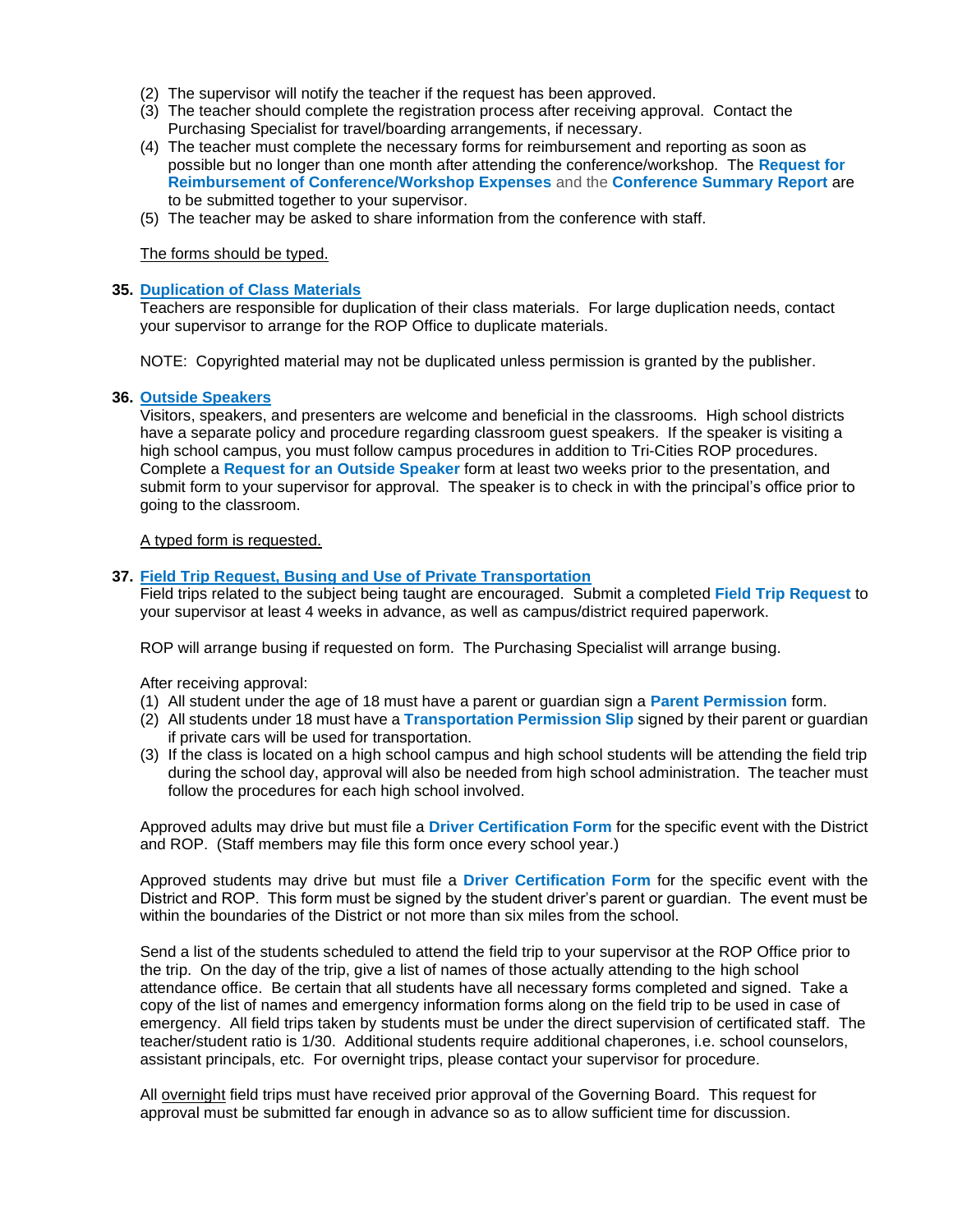# A typed form is requested.

# **38. Student Accidents and Reports**

Students injured in classroom during school day at high school campus: Follow high school policies and reporting procedures for student injury. Notify your high school and your ROP supervisor within 24 hours. Complete a **Student Accident Report** within 24 hours from the date of knowledge of any injury or illness of a student during classroom training and submit to the Human Resource Coordinator.

Students injured in classroom while attending after school classes: Notify your ROP supervisor within 24 hours. Complete a **Student Accident Report** within 24 hours from the date of knowledge of any injury or illness of a student during classroom training and submit to the Human Resource Coordinator.

Students injured at work based learning site: Notify your ROP supervisor within 24 hours. Students training at a work based learning site are covered by Workers' Compensation. A **Student Internship Procedure for Treatment of Student Injury** packet includes the procedures and required forms. Each teacher with students in work based learning is to be familiar with the procedures and forms and have packets available at the site. Included in the packet is the **Student's Report of Work Based Learning Injury/Illness** form and the **Internship Training Site Report of Injury** form. Forms are to be submitted within 3 days to the Human Resource Coordinator. Student is to take **Medical Service Order** form to authorized medical facility. If emergency, direct student to nearest hospital. If student is requesting doctor fees be paid by Workers' Compensation, required forms must be filled out and student must meet with the Human Resource Coordinator to fill out claim form.

# **39. Unusual Occurrence Report**

Use this form to report incidents of vandalism or other damage, fire, theft, or anything else of an unusual nature. Do not use this form to report injuries to pupils or staff. Notify your supervisor and submit this form to the Director of Business Services.

# **CERTIFICATED TEACHER INFORMATION**

The primary responsibility for a successful instructional program rests with the classroom teacher. The development of student achievement is our primary goal. The total teacher responsibility is defined in the **Instructor Job Description**.

It is important to maintain close supervision of your classroom at all times. Do not leave your students unsupervised. Be sure all activities in and out of the classroom conform to the guidelines set by the Education Code and the ROP's Board Policies. Begin and end class at the designated time. Students are our clients and must be treated with courtesy and respect. All teachers are expected to be in their classroom ½ hour prior to their scheduled start time and after class ends. Any activities outside of the scheduled class time or change of class schedule must have prior approval of your supervisor.

# **40. General Rules**

- $\checkmark$  Never allow your class to meet without a credentialed person present.
- $\checkmark$  Teachers are required to be present at all programs to which they are assigned. Under no circumstances shall teachers absent themselves without permission from their supervisor.
- $\checkmark$  Teachers are responsible for the order and discipline of students on school property during their regular work day and when on duty for school functions.
- $\checkmark$  Each teacher is expected to attend scheduled staff meetings in their entirety unless he/she is excused by an administrator.

# **41. Embedded Support**

Embedded Support (ES) is not a function of Tri-Cities ROP. ROP teachers are expected to be teaching students during ES.